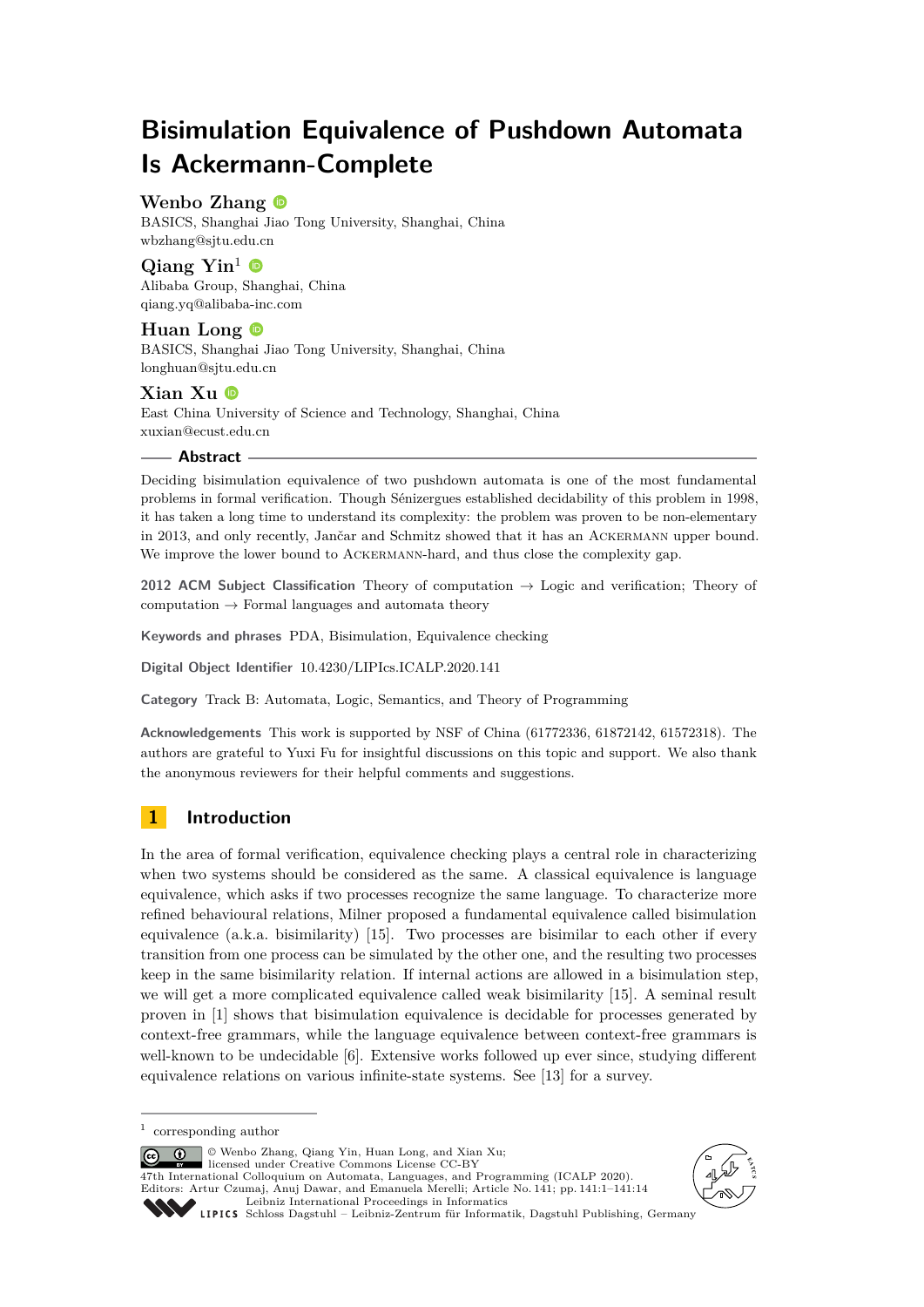#### **141:2 Bisimulation Equivalence of Pushdown Automata Is Ackermann-Complete**

| Model       | Lower bound        | Upper bound     |
|-------------|--------------------|-----------------|
| <b>DPDA</b> | P-hard             | TOWER $[9, 28]$ |
| <b>PDA</b>  | Ackermann-hard     | ACKERMANN [10]  |
| <b>FOG</b>  | ACKERMANN-hard [9] | ACKERMANN [10]  |

<span id="page-1-0"></span>**Table 1** Complexity results of bisimulation equivalence problems for (variants of) PDA.

Pushdown automata (PDA) extend finite-state automata with a stack memory and can be used to model recursive programs naturally. Since PDA recognize the same language as context-free grammars [\[6\]](#page-13-1), language equivalence is undecidable. The language equivalence of deterministic PDA (DPDA), raised by Ginsburg and Greibach in [\[5\]](#page-12-1), was first proved to be decidable for the real-time subclass, i.e., DPDA without internal actions [\[17,](#page-13-7) [16\]](#page-13-8). The decidable result was extended to DPDA in Sénizergues's remarkable work [\[23\]](#page-13-9). Observe that on DPDA, language equivalence coincides with weak bisimulation equivalence, which implies the decidability of weak bisimilarity for DPDA. Sénizergues later generalized the decidability result to weak bisimilarity of PDA with deterministic internal actions [\[22,](#page-13-10) [24\]](#page-13-11). An internal action is deterministic if there is no alternative. There are also quite a few works trying to simplify Sénizergues's proof [\[27,](#page-13-12) [25,](#page-13-13) [26,](#page-13-14) [7,](#page-13-15) [8\]](#page-13-16). Stirling revisited the decidability proof for DPDA via a tableau system [\[27\]](#page-13-12). He also generalized the tableau system for PDA [\[26\]](#page-13-14). Another line of work is conducted by Jančar in the framework of first-order grammars (FOG) [\[7,](#page-13-15) [8\]](#page-13-16). FOG has very close relationship with PDA [\[4\]](#page-12-2). It can describe PDA with deterministic internal actions by collapsed graphs where all internal actions are absorbed.

Concerning the complexity issue of bisimilarity of PDA, the best known upper bound for the deterministic case (DPDA) is Tower [\[28,](#page-13-5) [9\]](#page-13-4), while only P-hardness is known. For general PDA, EXPTIME-hardness was proven by Kučera and Mayr [\[14\]](#page-13-17). The EXPTIME-hardness even holds for a subclass of PDA, named BPA (Basic Process Algebra), of which the set of control states is a singleton [\[12\]](#page-13-18). The Exptime-hardness was further improved to nonelementary (Tower-hard actually) [\[2\]](#page-12-3). This non-elementary lower bound also holds for the normed subclass, where every PDA process can empty its stack. As for the upper bound for bisimilarity of PDA, little was known until very recently. Jančar and Schmitz gave an Ackermann algorithm in [\[10\]](#page-13-6). This upper bound is actually proven in the framework of FOG. It also matches the Ackermann-hard lower bound for bisimilarity of FOG [\[9\]](#page-13-4).

Observe that FOG are equivalent to PDA with deterministic internal actions. Without internal actions, the Ackermann-hardness of FOG cannot be applied to PDA. Thus the best known lower-bound for bisimilarity of PDA is still Tower-hard.

**Our Contribution.** We show that bisimilarity of PDA is actually ACKERMANN-complete by improving the Tower-hard lower bound to Ackermann-hard. This is done by a reduction from the coverability problem of reset Petri net [\[19\]](#page-13-19). Moreover, our reduction also gives rise to a parametric complexity result, i.e.,  $\mathbf{F}_{d-1}$ -hardness if the number of control states  $d \geq 4$ is fixed. Our proof extends an early work by Jančar [\[9\]](#page-13-4), where similar results for first-order grammars are established. We improve the reduction by avoiding *ε*-rules.

We summarize some mentioned results in Table [1](#page-1-0) with our result presented in bold.

**Further Comments.** According to Table [1,](#page-1-0) the complexity classes of bisimilarity problems for PDA and first-order grammars happen to be the same. Thus one may wonder whether these two models are actually equal with respect to bisimilarity. The answer was known to be negative [\[3\]](#page-12-4). In this paper, we present a new proof which shows that pushdown automata are strictly weaker than first-order grammars as far as bisimilarity is considered. It also demonstrates why the reduction in [\[9\]](#page-13-4) cannot be applied to real-time PDA directly.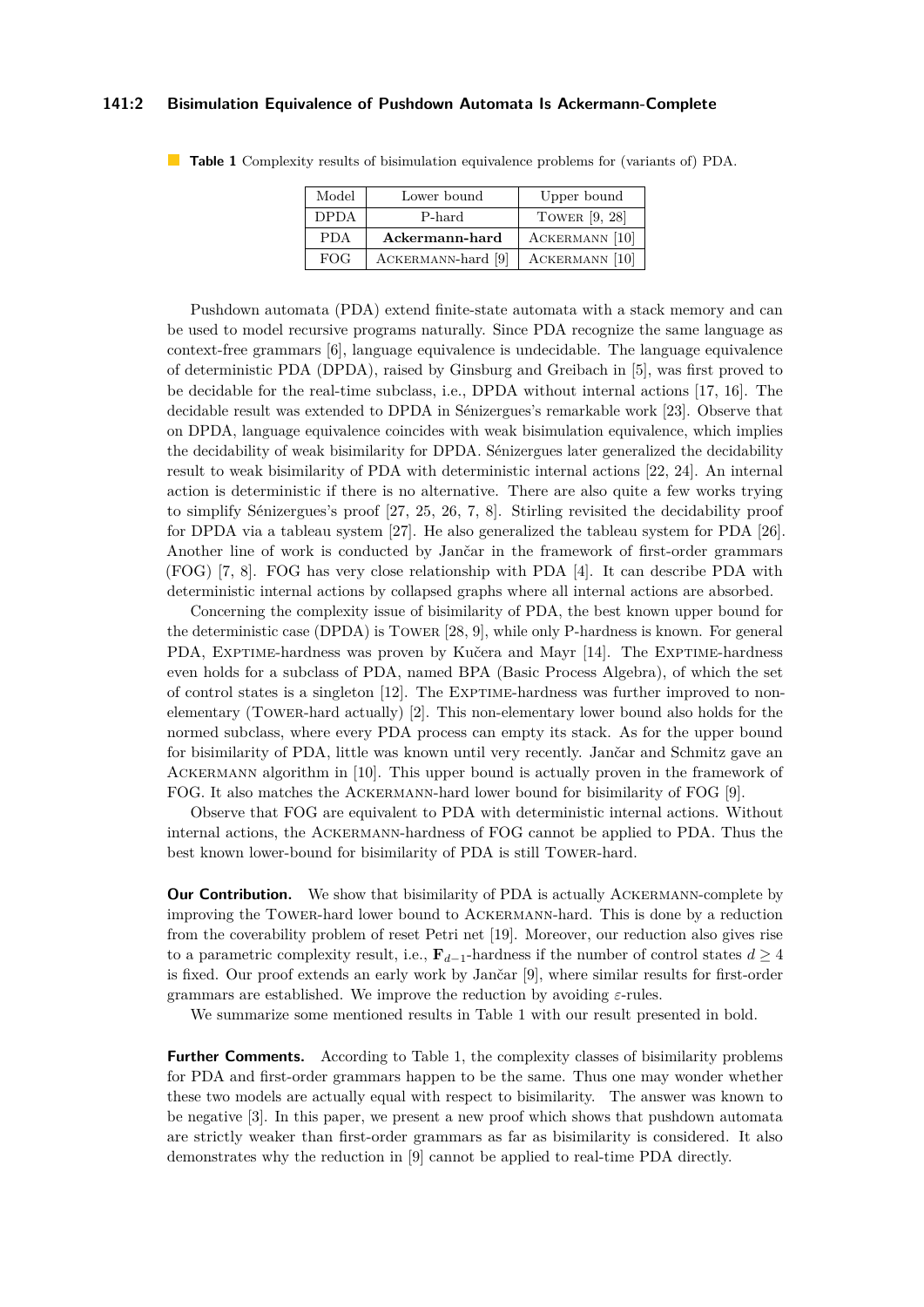**Organization.** The rest of the paper is organized as follows. Section [2](#page-2-0) introduces the background knowledge and necessary notations. Section [3](#page-4-0) establishes the Ackermann hardness for bisimilarity of PDA. Section [4](#page-10-0) shows that PDA are strictly weaker than FOG considering bisimilarity. Section [5](#page-12-5) concludes this paper.

# <span id="page-2-0"></span>**2 Preliminaries**

# **2.1 Pushdown Automata**

<span id="page-2-1"></span>**Definition 1** (PDA). *A* pushdown automaton  $\mathcal{A} = (\mathcal{Q}, \Gamma, \Sigma, \mathcal{R})$  consists of

- $\blacksquare$  *a finite set of control states*  $\mathcal Q$  *ranged over by*  $r, p, q$ ;
- *a finite set of stack symbols* Γ *ranged over by X, Y, Z;*  $\sim$
- $\mathcal{L}_{\mathcal{A}}$ *a finite set of actions*  $\Sigma$  *ranged over by*  $a, b, c, d, f$ ;
- *a finite set of rules*  $\mathcal{R} \subseteq \mathcal{Q} \times \Gamma \times \Sigma \times \mathcal{Q} \times \Gamma^*$ .

The set  $\Sigma^*$  of words will be ranged over by  $u, v, w$ , and the set  $\Gamma^*$  of finite strings of stack symbols will be ranged over by  $\alpha, \beta$ . We write  $\alpha\beta$  (respectively *uv*) for the concatenation of  $\alpha$  and  $\beta$  (respectively *u* and *v*). As usual,  $|\alpha|$  and  $|u|$  represent the length of  $\alpha$  and *u* respectively. For  $n \in \mathbb{N}$ , we use  $a^n$  to denote *n* consecutive actions *a*, and similarly for  $X^n$ . We write  $pX \stackrel{a}{\longrightarrow} q\alpha$  to mean  $(p, X, a, q, \alpha) \in \mathcal{R}$ .

The syntax of a PDA process is  $p\alpha$ , where  $p \in \mathcal{Q}$  and  $\alpha \in \Gamma^*$ . The size of process  $p\alpha$ , denoted by  $|p\alpha|$ , is defined as its stack height  $|\alpha|$ . The set of PDA processes  $\mathcal P$  is ranged over by *O, P, Q*. The semantics of the PDA processes is defined by the following rule:

$$
\frac{pX \xrightarrow{a} q\alpha \in \mathcal{R}}{pX\beta \xrightarrow{a} q\alpha\beta} \tag{1}
$$

If  $w = a_1 a_2 \dots a_n$  with  $a_i \in \Sigma$   $(i \in 1, \dots, n)$ , then  $P \stackrel{w}{\to} Q$  stands for  $P \stackrel{a_1}{\longrightarrow} P_1 \stackrel{a_2}{\longrightarrow}$  $\ldots P_{n-1} \stackrel{a_n}{\longrightarrow} Q$  for some  $P_1, P_2, \ldots, P_{n-1}$ . A process *P* is *normed* if  $P \stackrel{w}{\longrightarrow} p$  for some  $w \in \Sigma^*$ and  $p \in \mathcal{Q}$ , i.e., *P* can empty its stack. A PDA  $\mathcal{A}$  is *normed* (denoted as nPDA) if every process defined in A is normed.

**▶ Definition 2** (Bisimulation). *A binary relation*  $R ⊆ P × P$  *is a* bisimulation *if, for all*  $a \in \Sigma$ , the following statements are valid:

**1.** whenever  $(P,Q) \in R$  and  $P \stackrel{a}{\longrightarrow} P'$ , then  $Q \stackrel{a}{\longrightarrow} Q'$  and  $(P',Q') \in R$  for some  $Q'$ ;

2. whenever  $(P,Q) \in R$  and  $Q \stackrel{a}{\longrightarrow} Q'$ , then  $P \stackrel{a}{\longrightarrow} P'$  and  $(P',Q') \in R$  for some  $P'$ .

The largest bisimulation relation, denoted by ∼, is an equivalence relation called *bisimulation equivalence* or *bisimilarity* [\[15\]](#page-13-0).

When silent actions are considered, we use a special symbol  $\varepsilon$  to represent a silent action. Note that in Definition [1](#page-2-1) we assume  $\varepsilon \notin \Sigma$ . PDA without silent actions are called *real-time* PDA. When silent actions are allowed, we will specify action set as  $\Sigma_{\varepsilon} = \Sigma \oplus \{\varepsilon\}$ . A rule of the form  $pX \xrightarrow{\varepsilon} q\alpha$  is referred to as an  $\varepsilon$ -rule. For an  $\varepsilon$ -rule  $pX \xrightarrow{\varepsilon} q\alpha$ , we say it is popping if  $|\alpha| < 1$ ; it is pushing if  $|\alpha| > 1$ ; it is deterministic if  $pX \stackrel{a}{\longrightarrow} q'\alpha'$  implies  $a = \varepsilon$ ,  $q' = q$ , and  $\alpha' = \alpha$ . We will write  $\stackrel{\varepsilon}{\Longrightarrow}$  for the reflexive and transitive closure of  $\stackrel{\varepsilon}{\longrightarrow}$ ; and write  $\stackrel{a}{\Longrightarrow}$  for  $\stackrel{\varepsilon}{\Longrightarrow} \stackrel{a}{\Longrightarrow} \stackrel{\varepsilon}{\Longrightarrow}$  if  $a \neq \varepsilon$ .

I **Definition 3** (Weak Bisimulation)**.** *A binary relation R* ⊆ P × P *is a* weak bisimulation *if for all*  $a \in \Sigma_{\varepsilon}$ *, the following statements are valid:* 

- **1.** whenever  $(P,Q) \in R$  and  $P \stackrel{a}{\longrightarrow} P'$ , then  $Q \stackrel{a}{\Longrightarrow} Q'$  and  $(P',Q') \in R$  for some  $Q'$ ;
- 2. whenever  $(P,Q) \in R$  and  $Q \stackrel{a}{\longrightarrow} Q'$ , then  $P \stackrel{a}{\Longrightarrow} P'$  and  $(P',Q') \in R$  for some  $P'$ .

The largest weak bisimulation, denoted by  $\approx$  is called weak bisimilarity [\[15\]](#page-13-0), and is also an equivalence relation.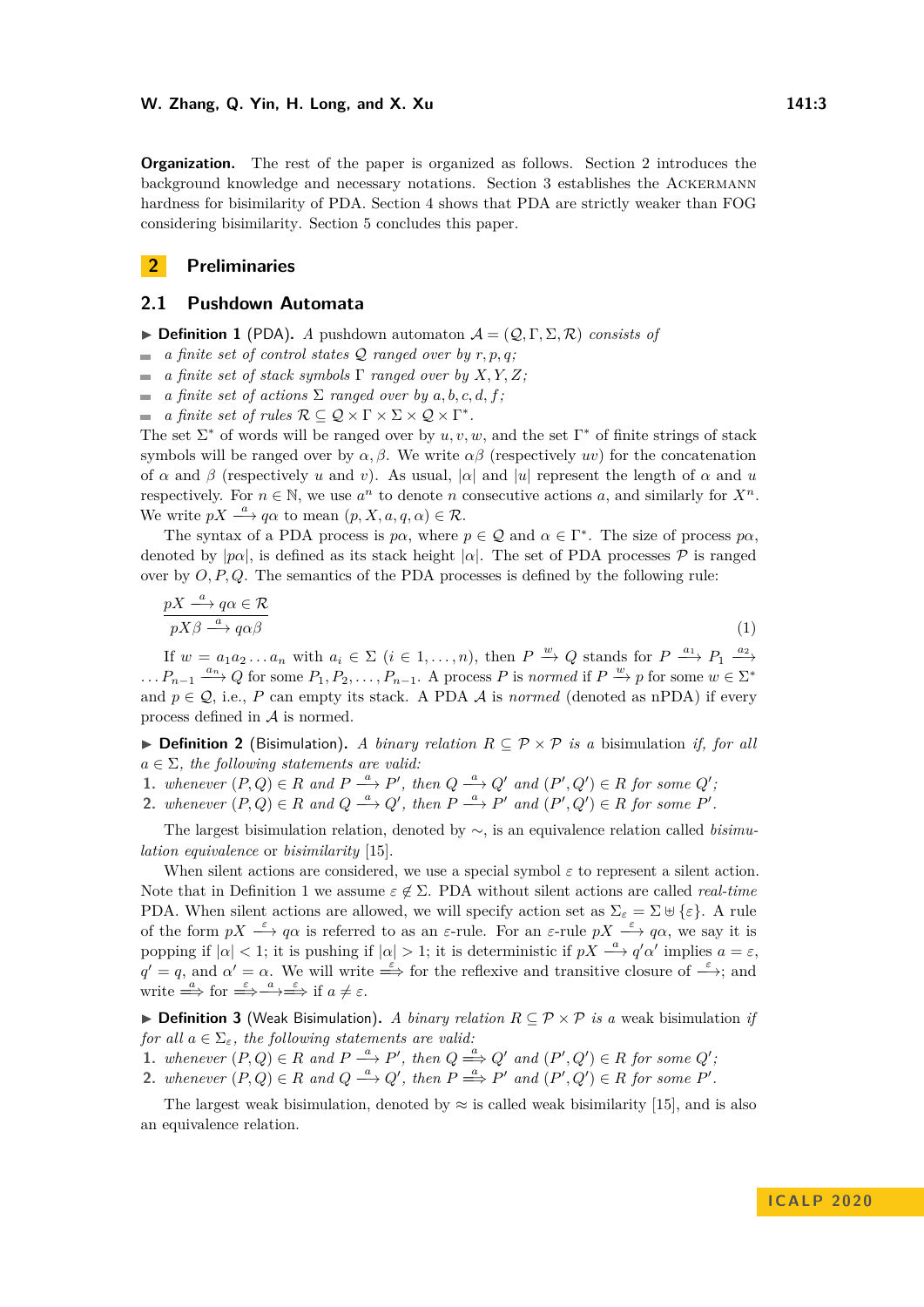#### **141:4 Bisimulation Equivalence of Pushdown Automata Is Ackermann-Complete**

**Fast-Growing Complexity.** We will use an ordinal-indexed hierarchy of "fast-growing" com-plexity classes defined in [\[18\]](#page-13-20). This hierarchy grows as  $\mathbf{F}_1, \mathbf{F}_2, \mathbf{F}_3, \ldots, \mathbf{F}_\omega, \mathbf{F}_{\omega+1} \ldots$  and allows the classification of many decision problems with a non-elementary complexity. Here **F**<sub>3</sub> = TOWER is the lowest non-elementary complexity class;  $\bigcup_{k \in \mathbb{N}} \mathbf{F}_k$  is the primitiverecursive complexity class; and  $\mathbf{F}_{\omega}$  = ACKERMANN is the lowest non-primitive-recursive complexity class. A complexity class is closed under reduction functions from "lower" complexity class. For example, all classes starting from **F**<sup>3</sup> are closed under elementary reduction.

**Bisimilarity Problem for PDA.** We are interested in the *bisimilarity problem* for PDA defined as follows. Given a PDA  $\mathcal{A} = (\mathcal{Q}, \Gamma, \Sigma, \mathcal{R})$  and two process  $p\alpha$  and  $q\beta$ , where  $p, q \in \mathcal{Q}$ and  $\alpha, \beta \in \Gamma^*$ , the bisimilarity problem asks if  $p\alpha \sim q\beta$ .

Our main result stated as follows improves the previous Tower-hard lower bound [\[2\]](#page-12-3).

<span id="page-3-0"></span>I **Theorem 4.** *The bisimilarity problem for PDA is* Ackermann*-hard and is* **F***d*−1*-hard if the number of control states*  $d > 4$  *is fixed.* 

Combining with Ackermann upper bound from [\[10\]](#page-13-6), we have the following result.

I **Corollary 5.** *The bisimilarity problem for PDA is* Ackermann*-complete.*

## **2.2 Bisimulation Game**

Bisimulation equivalence has a nice game characterization called the *bisimulation game*.

**Bisimulation Game.** Given a pair of processes  $(P_0, Q_0)$ , a bisimulation game for  $(P_0, Q_0)$  is played between *Attacker* and *Defender*. The game is played in rounds. In round *i*, Attacker chooses a transition  $P_{i-1} \stackrel{a_i}{\longrightarrow} P_i$  (resp.  $Q_{i-1} \stackrel{a_i}{\longrightarrow} Q_i$ ), then Defender chooses a transition with a same action  $Q_{i-1} \xrightarrow{a_i} Q_i$  (resp.  $P_{i-1} \xrightarrow{a_i} P_i$ ). We use  $(P_{i-1}, Q_{i-1}) \xrightarrow{a_i} (P_i, Q_i)$  to denote a round. Defender wins if it never gets stuck; otherwise Attacker wins. We say that one player has a winning strategy if it can always win no matter how the opponent plays. The following result is well known.

I **Lemma 6.** *P* ∼ *Q if and only if Defender has a winning strategy in the bisimulation game for* (*P, Q*)*.*

**Macro Rules.** Following [\[2\]](#page-12-3), we introduce two kinds of macro rules to facilitate the design of bisimulation game and make our presentation concise.

**(1).** A macro rule  $(pX, qY) \xrightarrow{ATT} (p_1\alpha_1, q_1\beta_1)$  denotes a pair of transitions:  $pX \stackrel{a}{\longrightarrow} p_1\alpha_1$  *qY*  $\stackrel{a}{\longrightarrow} q_1\beta_1$ 

Here action *a* is *fresh*. This macro rule favours Attacker. In a bisimulation game for  $(pX, qY)$ , if Attacker chooses transition  $pX \stackrel{a}{\longrightarrow} p_1\alpha_1$  (or  $qY \stackrel{a}{\longrightarrow} q_1\beta_1$ ), then Defender is forced to choose transition  $qY \stackrel{a}{\longrightarrow} q_1\beta_1$  (or  $pX \stackrel{a}{\longrightarrow} p_1\alpha_1$ ).

**(2).** A macro rule  $(pX, qY) \xrightarrow{\text{DEF}} \{(p_1\alpha_1, q_1\beta_1), (p_2\alpha_2, q_2\beta_2)\}$  denotes a set of transitions:

$$
\begin{array}{llll}\npX\xrightarrow{a_1} pZ_1 & pX\xrightarrow{a_1} pZ_2 & pX\xrightarrow{a_1} pZ_3\\ qY\xrightarrow{a_2} pZ_2 & qY\xrightarrow{a_3} pZ_3\\ pZ_1\xrightarrow{a_2} p_1\alpha_1 & pZ_1\xrightarrow{a_3} p_2\alpha_2 & pZ_2\xrightarrow{a_2} p_1\alpha_1 & pZ_2\xrightarrow{a_3} q_2\beta_2\\ pZ_3\xrightarrow{a_2} q_1\beta_1 & pZ_3\xrightarrow{a_3} p_2\alpha_2\n\end{array}
$$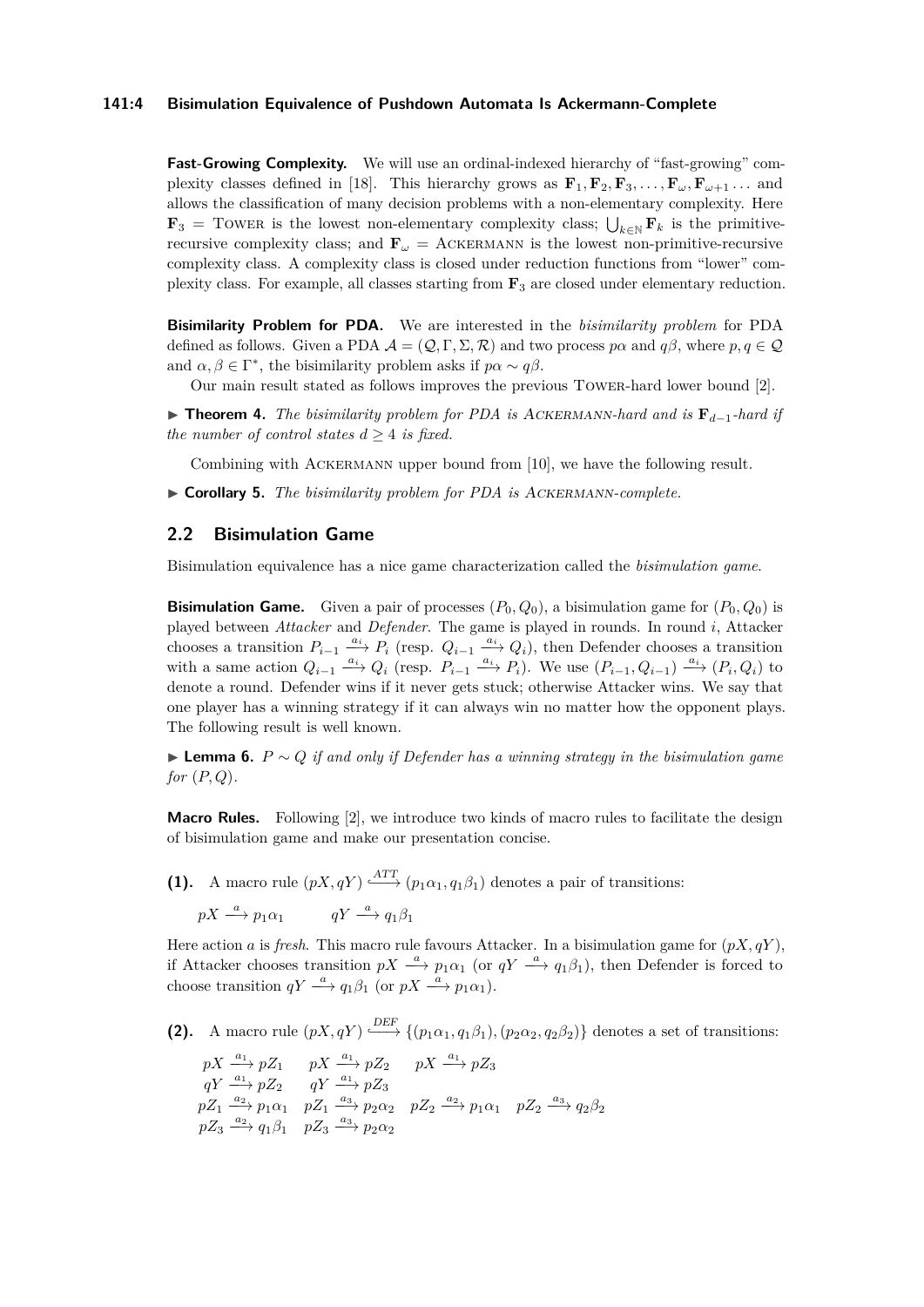<span id="page-4-1"></span>

**Figure 1** State transition diagram of macro rules  $\stackrel{DEF}{\longleftrightarrow}$ .

Here  $a_1$ ,  $a_2$ ,  $a_3$  are fresh actions, and  $Z_1$ ,  $Z_2$  and  $Z_3$  are fresh stack symbols. This macro rule favours Defender. It is powered by a useful technique called *Defender's forcing* [\[11\]](#page-13-21). The state transition diagram of this macro rule is shown in Fig. [1.](#page-4-1) In a nutshell, with this macro rule, Defender can decide whether the game should continue with  $(p_1 \alpha_1 \alpha, q_1 \beta_1 \alpha)$  or  $(p_2\alpha_2\alpha, q_2\beta_2\alpha)$  in the bisimulation game for  $(pX\alpha, qY\alpha)$ .

Let us take a look at the development of the game for  $(pX\alpha, qY\alpha)$ .

- **1.** If the game reaches a configuration with two identical processes, Defender wins immediately. Thus Attacker's optimal choice in the first step is  $pX\alpha \xrightarrow{a_1} pZ_1\alpha$ .
- **2.** Then Defender can make a choice between  $qY\alpha \xrightarrow{a_1} pZ_2\alpha$  and  $qY\alpha \xrightarrow{a_1} pZ_3\alpha$ . If Defender chooses transition  $qY\alpha \xrightarrow{a_1} pZ_2\alpha$ , the game continues with  $(pZ_1\alpha, pZ_2\alpha)$ . If Defender chooses transition  $qY\alpha \xrightarrow{a_1} pZ_3\alpha$ , the game continues with  $(pZ_1\alpha, pZ_3\alpha)$ .
- **3.** In the case of  $(pZ_1\alpha, pZ_2\alpha)$ , Attacker is forced to choose action  $a_3$ , the game comes into  $(p_2\alpha_2\alpha, q_2\beta_2\alpha)$ . Similarly, in the case of  $(pZ_1\alpha, pZ_3\alpha)$ , Attacker is forced to choose action *a*<sub>2</sub> and the game reaches  $(p_1 \alpha_1 \alpha, q_1 \beta_1 \alpha)$ .

# <span id="page-4-0"></span>**3 Lower Bound**

We prove our main result by a reduction from the coverability problem of reset Petri net. We recall reset Petri net and its ACKERMANN-complete coverability problem in Section [3.1.](#page-4-2) We then construct an exponential time reduction in Section [3.2.](#page-5-0) Although the exponential time reduction suffices for our purpose, we revise it to a polynomial one in Section [3.3.](#page-9-0)

# <span id="page-4-2"></span>**3.1 Reset Petri Net**

**Reset Petri Net (RPN).** A reset Petri net is a tuple  $\mathcal{N} = (\mathcal{S}, \mathcal{C}, \delta)$  consists of

- a finite set of control states  $S$  ranged over by  $s, t$ ;
- a finite set of counters  $\mathcal{C} = \{c_1, c_2, \ldots, c_d\};$
- a finite set of instructions  $\delta \subseteq S \times O \times S$ , where the set of operations O consists of  $INC(c_i)$ ,  $DEC(c_i)$  and  $REST(c_i)$  for  $i = 1, 2, \ldots, d$ .

A configuration is a tuple  $(s, n_1, \ldots, n_d)$  with  $s \in S$  representing the current state, and  $n_1, \ldots, n_d \in \mathbb{N}$  representing the current contents of the counters. If  $(s, op, t) \in \delta$  then we have  $(s, n_1, \ldots, n_d) \rightarrow (t, n'_1, \ldots, n'_d)$  in the following cases:

 $op = \mathsf{INC}(c_i)$ ,  $n'_i = n_i + 1$ , and  $n'_j = n_j$  for all  $j \neq i$ ; or

- $op = \text{DEC}(c_i)$ ,  $n_i > 0$ ,  $n'_i = n_i 1$ , and  $n'_j = n_j$  for all  $j \neq i$ ; or
- $op = \text{RESET}(c_i)$ ,  $n'_i = 0$ , and  $n'_j = n_j$  for all  $j \neq i$ .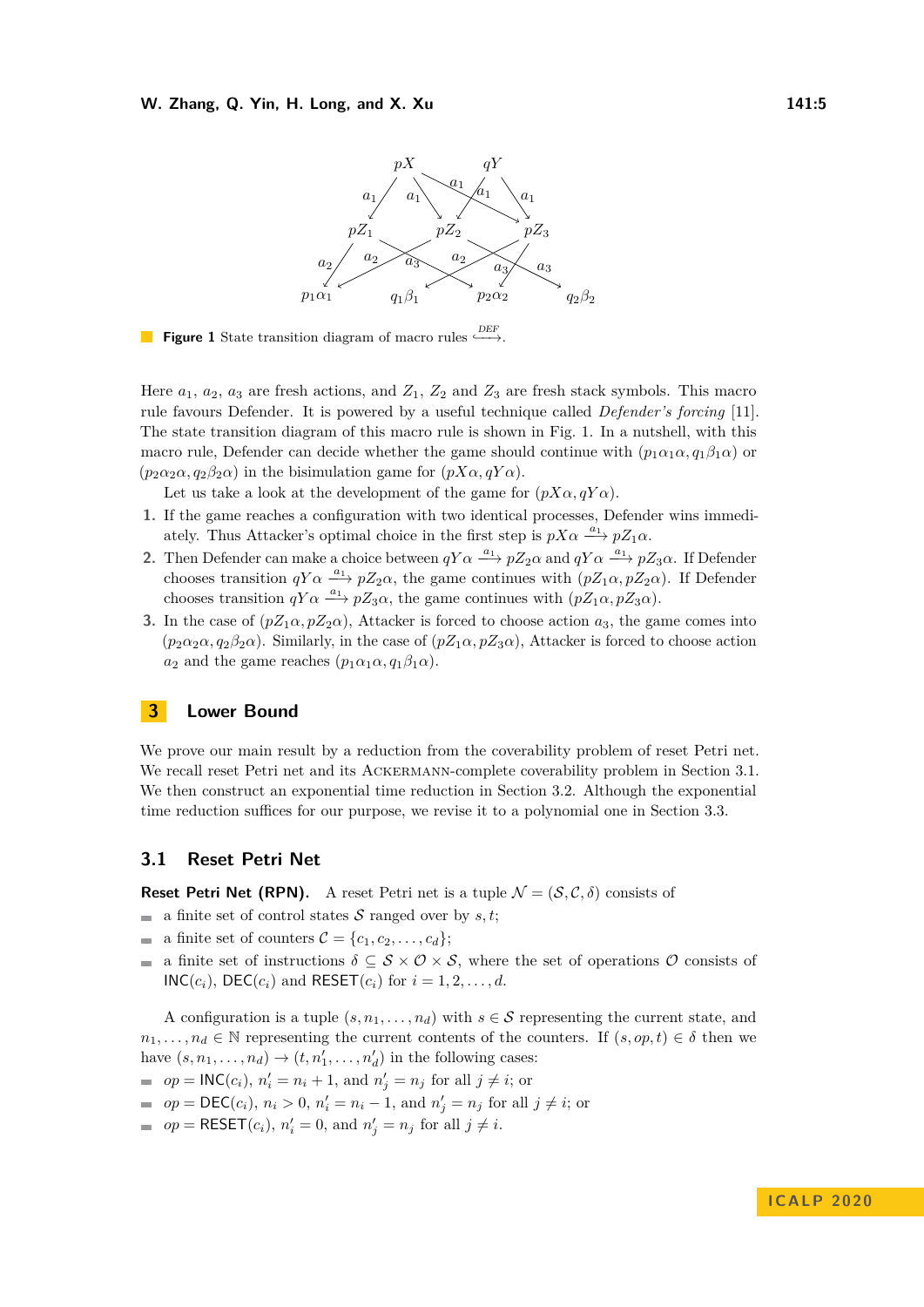#### **141:6 Bisimulation Equivalence of Pushdown Automata Is Ackermann-Complete**

By  $\rightarrow^*$  we denote the reflexive and transitive closure of  $\rightarrow$ . We define a partial order  $\leq$ on the configurations of  $\mathcal{N}$ :

$$
(s, n_1, \ldots, n_d) \le (t, m_1, \ldots, m_d) \text{ if } s = t \land n_1 \le m_1 \land \ldots \land n_d \le m_d.
$$

We say  $\sigma_2$  is *coverable* from  $\sigma_1$  if there is some  $\sigma$  such that  $\sigma_1 \to^* \sigma$  and  $\sigma \geq \sigma_2$ .

**Coverability Problem of RPN.** Given a Reset Petri Net  $\mathcal{N} = (\mathcal{S}, \mathcal{C}, \delta)$ , an initial configuration  $\sigma_1$  and a final configuration  $\sigma_2$ , where the counters of  $\sigma_1$  and  $\sigma_2$  are given in binary, the *coverability* problem asks if  $\sigma_2$  is coverable from  $\sigma_1$ .

We recall the following complexity result for coverability problem of RPN [\[19,](#page-13-19) [20,](#page-13-22) [21\]](#page-13-23).

<span id="page-5-2"></span> $\triangleright$  **Theorem 7.** The coverability problem of RPN is ACKERMANN-complete, and is  $\mathbf{F}_d$ -complete *if the number of counters*  $d \geq 3$  *is fixed.* 

## <span id="page-5-0"></span>**3.2 An Exponential Time Reduction**

Given a RPN  $\mathcal{N} = (\mathcal{S}, \mathcal{C}, \delta)$ , an initial configuration  $\sigma_1$ , and a final configuration  $\sigma_2$ , we will construct a PDA  $\mathcal{A} = (\mathcal{Q}, \Gamma, \Sigma, \mathcal{R})$  and two processes P, Q of A in exponential time such that

<span id="page-5-1"></span> $\sigma_2$  is coverable from  $\sigma_1$  if and only if  $P \not\sim Q$ . (\*)

**Reduction Overview.** Our reduction encodes the run of N from configuration  $\sigma_1$  as a bisimulation game for  $(P, Q)$ . In the bisimulation game, Attacker aims to show that  $\sigma_2$  is coverable from  $\sigma_1$ , while Defender aims to show the opposite.

In order to complete the reduction, we should pay attention to the following aspects.

- A configuration  $\sigma'$  of N corresponds to a game for  $(P', Q')$  in the sense that the state  $\mathcal{L}$ and counter values of  $\sigma'$  are both encoded on the stack of both  $P'$  and  $Q'$ .
- To track the counters in the run from  $\sigma$ , the bisimulation game pushes every counter  $\blacksquare$ operation from the initial configuration on the stacks. Observe that the value of a counter of  $\mathcal N$  can never become negative. Our reduction will guarantee that Attacker can never cheat by decreasing a counter with value zero. This is fulfilled by Defender's forcing. More specifically, for every  $\mathsf{DEC}(c_i)$  operation, Defender has the power to verify its validity by initiating what we shall call a *zero check* for *c<sup>i</sup>* .
- If a configuration that covers  $\sigma_2$  is reached, Attacker wins the game. In the reduction, we will introduce a special witness action *f*. When a configuration  $\sigma \geq \sigma_2$  is reached, the game will finally come into some  $(P', Q')$  where P' can do action f while  $Q'$  cannot.

As mentioned earlier, the basic idea of our reduction follows from [\[9\]](#page-13-4), where Ackermannhardness is proven for the bisimilarity problem of first-order grammars. However, as what will become clear in Section [4,](#page-10-0) first-order grammars are strictly more powerful than PDA w.r.t. bisimilarity. Here we highlight the main differences between our reduction and the one in [\[9\]](#page-13-4).

The reduction in [\[9\]](#page-13-4) records the increasing and decreasing operations of *d* counters into 2*d* sub-processes (i.e. sub-terms in the terminology of first-order grammars). These sub-processes can work "in parallel" and be accessed without being interfered by each other. Zero check of a specific counter is achieved by skipping irrelevant sub-processes and comparing the relevant ones directly. Due to the sequential nature of stacks, this is beyond the reach of (real-time) PDA (see also Section [4\)](#page-10-0). Instead, the increasing and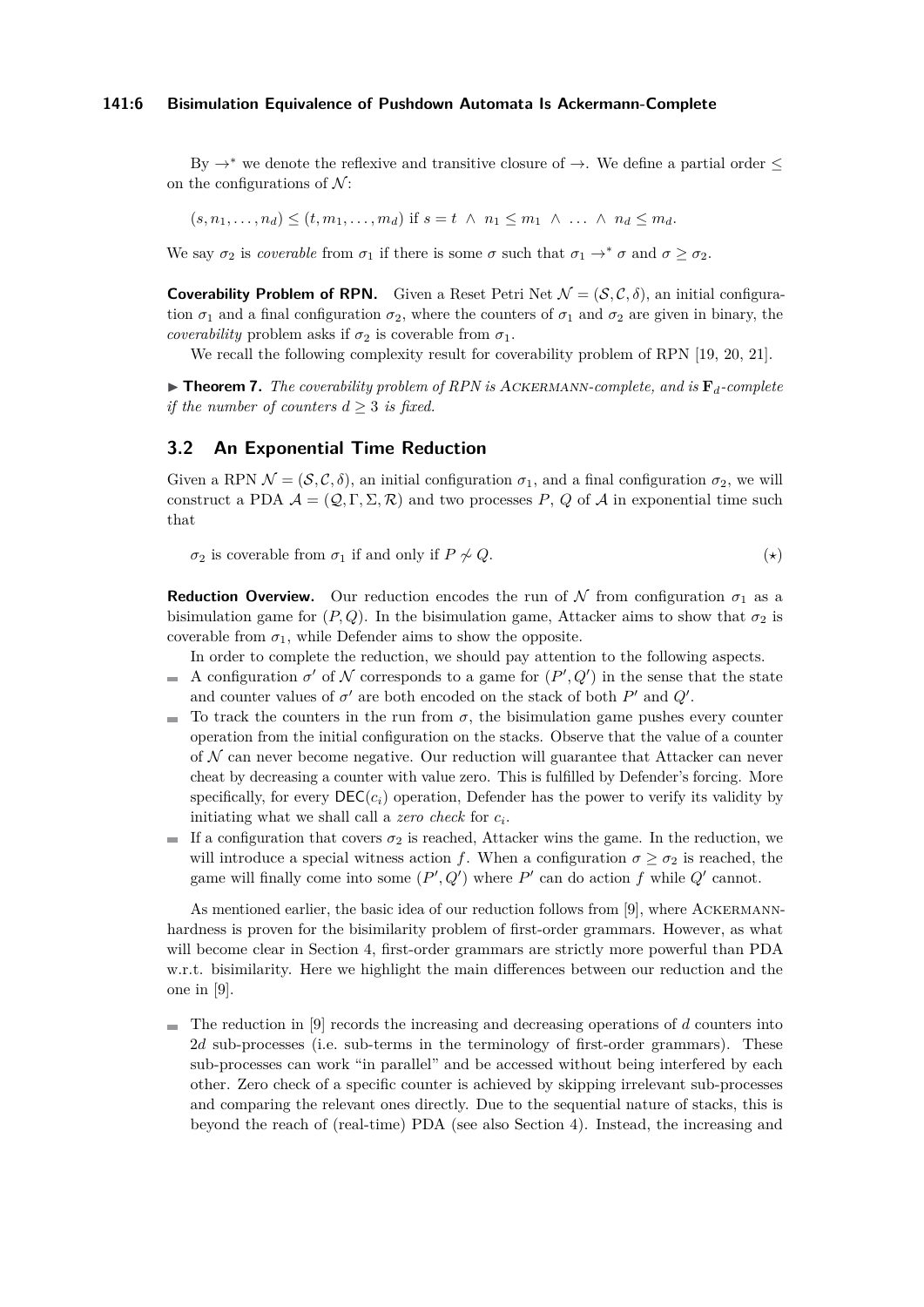#### **W. Zhang, Q. Yin, H. Long, and X. Xu 141:7**

decreasing operations recorded on the stack are interfered by each other unavoidably. To check zero for a counter, we introduce a novel mechanism by comparing the stack as a whole (Lemma [11\)](#page-7-0).

 $\Box$  Our reduction uses  $d+1$  PDA control states to encode a RPN with *d* counters. This yields a **F***d*−1-hardness result, a first parametric lower-bound for the bisimilarity problem for PDA. In contrast, parametric complexity is not studied in [\[9\]](#page-13-4). Moreover, if we transform the reduction for first-order grammars [\[9\]](#page-13-4) directly to a new reduction for PDA, the resulting PDA would require (i) at least 2*d* control states and (ii) popping *ε*-rules.

 $\triangleright$  Remark 8. In [\[9\]](#page-13-4), the ACKERMANN-hardness for bisimilarity of FOG is established by reduction from the *control state reachability problem* of RPN. When the counters in the configurations of RPN are given in binary, the coverability problem of RPN is equivalent to the control state reachability problem under exponential time reduction. Incorporating the counter encoding and zero check trick into the reduction of [\[9\]](#page-13-4), we can get the Ackermannhard lower bound for bisimilarity of PDA as well. The main reason that we choose the coverability problem of RPN instead is to build a parametric lower bound under polynomial time reduction.

**The Reduction.** We fix a RPN  $\mathcal{N} = (\mathcal{S}, \mathcal{C}, \delta)$ , an initial configuration  $\sigma_1 = (t_s, n_1, \ldots, n_d)$ , a final configuration  $\sigma_2 = (t_f, m_1, \ldots, m_d)$  in this subsection. The corresponding PDA  $\mathcal{A} = (\mathcal{Q}, \Gamma, \Sigma, \mathcal{R})$  and two processes P, Q are defined as follows.

**1.** We introduce  $d+1$  control states:

$$
\mathcal{Q} \stackrel{\text{def}}{=} \{p, q_1, q_2, \dots, q_d\}
$$

Here  $q_1, q_2, \ldots, q_d$  correspond to  $c_1, c_2, \ldots, c_d$  of C, respectively. The usage of state *p* will become clear later.

**2.** To record the operations on counters in  $\mathcal{C}$ , we introduce the following stack symbols:

$$
\Gamma_{\mathcal{C}} \stackrel{\text{def}}{=} \{X_i^+, X_i^-, X_i^0 : i = 1, 2, \dots, d\} \subseteq \Gamma
$$

Here  $X_i^+$ ,  $X_i^-$  and  $X_i^0$  represent operations  $INC(c_i)$ ,  $DEC(c_i)$  and  $REST(c_i)$ , respectively. **3.** To record the states of N, for every state  $s \in \mathcal{S}$ , we introduce a pair of stack symbols:

$$
\{Y_s,Y'_s\}\subseteq \Gamma
$$

**4.** The two processes *P* and *Q* of the initial bisimulation game configuration are defined by

$$
P \stackrel{\text{def}}{=} pY_s (X_1^+)^{n_1} \dots (X_d^+)^{n_d} \qquad Q \stackrel{\text{def}}{=} pY'_s (X_1^+)^{n_1} \dots (X_d^+)^{n_d}
$$

In the rest of this subsection, we will complete the definition of  $A$  to validate property  $(\star)$ . We start with encoding counters of  $N$  on the stacks of PDA processes. We then introduce rules for  $A$  to manipulate counters and perform zero checks. Last we show how to verify the coverability property in bisimulation games.

**Counter Encoding.** For each  $i = 1, 2, ..., d$ , we introduce a function count<sub>i</sub> :  $\Gamma_c^* \to \mathbb{Z}$ . Let  $\alpha = X_n X_{n-1} \dots X_1 \in \Gamma_c^*$ . Intuitively, count<sub>*i*</sub>( $\alpha$ ) computes the value of  $c_i$  after a sequence of operations  $X_1, X_2, \ldots, X_n$ . More specifically, let  $K_i$  be the largest index such that  $X_{K_i} = X_i^0$ , i.e., the leftmost occurrence of a reset operation of counter  $c_i$ . If  $X_i^0$  does not appear in  $\alpha$ , then  $K_i = 0$ . Let  $I_i$  and  $D_i$  be the respective numbers of occurrences of  $X_i^+$  and  $X_i^-$  in the subsequence  $X_n X_{n-1} \ldots X_{K_i+1}$  of  $\alpha$ . The function count<sub>*i*</sub> is defined by count<sub>*i*</sub>( $\alpha$ ) =  $I_i - D_i$ .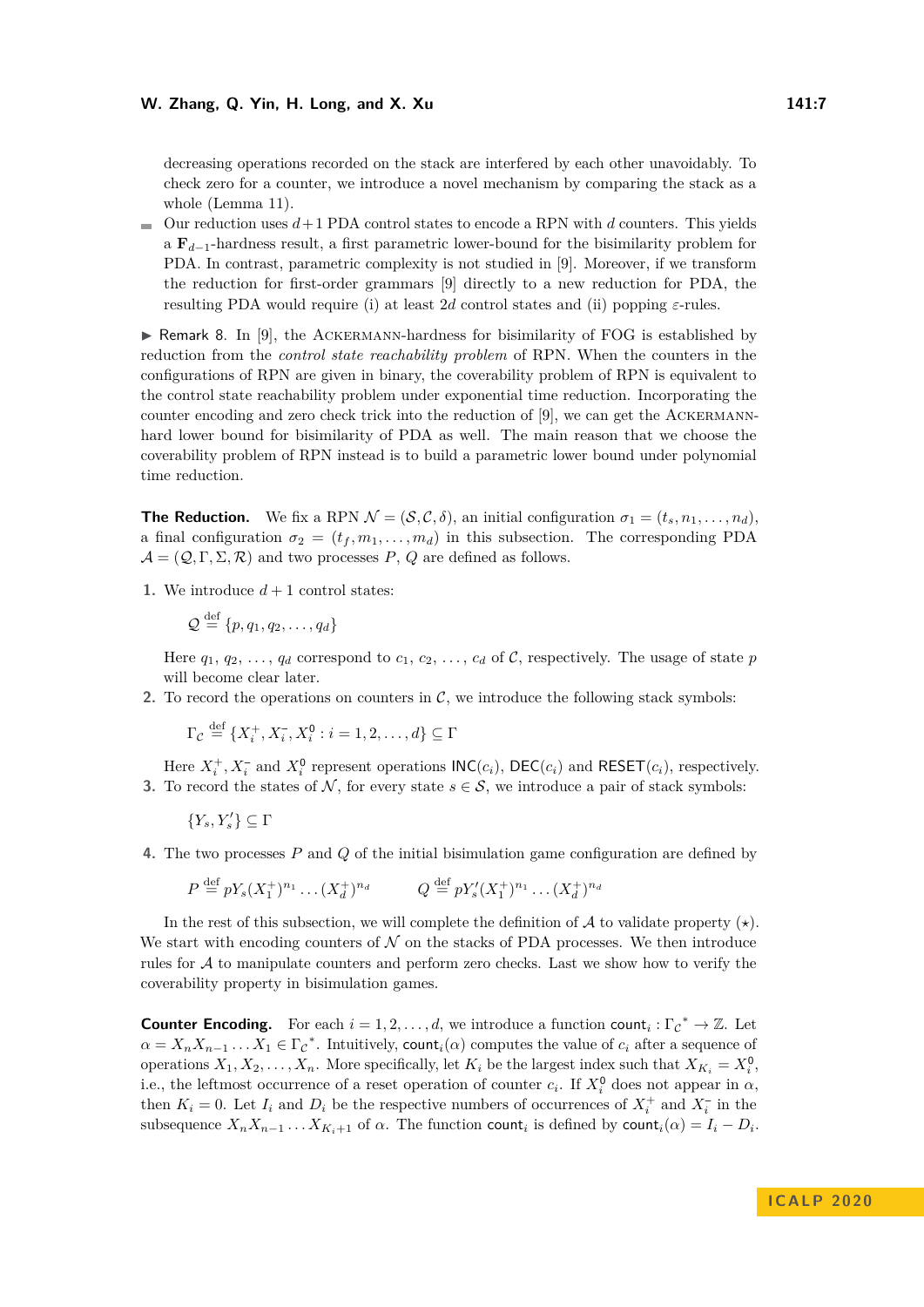#### **141:8 Bisimulation Equivalence of Pushdown Automata Is Ackermann-Complete**

► Remark 9. Since the counters in reset Petri net cannot be negative, some strings, e.g.  $X_1^- X_1^- X_1^+$ , are invalid. For simplicity, the functions count<sub>i</sub> are defined on all strings in  $\Gamma_c^*$ .

# ► **Example 10.** count<sub>1</sub> $(X_2^+ X_1^0 X_2^+ X_1^+) = 0$  and count<sub>2</sub> $(X_2^+ X_1^0 X_2^+ X_1^+) = 2$ .

We next introduce rules for counter manipulations. The PDA processes record every operation to the counters on their stacks. The trick here is to avoid invalid operations on counters. For example, at configuration  $(pY_sX_1^+X_1^+, pY_s'X_1^-X_1^+)$ , the counter  $c_1$  is zero and it is not supposed to push another  $X_1^-$ . Here we use the Defender's forcing technique to fulfill this goal. Defender has a chance to force Attacker to check whether a decrease operation is valid. If it is not valid, Defender can win the game.

**Counter Manipulation.** For each instruction  $I = (s, op, t)$  of N, we introduce a set of PDA rules to  $R$  for counter manipulations as follows.

If  $op = \mathsf{INC}(c_i)$ , we introduce  $(pY_s, pY'_s) \xrightarrow{ATT} (pY_tX_i^+, pY'_tX_i^+).$ 

If  $op = \text{RESET}(c_i)$ , we introduce  $(pY_s, pY'_s) \xrightarrow{ATT} (pY_t X_i^0, pY'_t X_i^0)$ .

If  $op = \mathsf{DEC}(c_i)$ , we introduce  $(pY_s, pY'_s) \xrightarrow{\mathit{DEF}} \{ (pY_tX_i^-, pY'_tX_i^-), (p, q_i) \}.$ 

We will make more comments on the decrease operation. The control states  $q_1, q_2, \ldots, q_d$ are mainly used to zero check the counters  $c_1, c_2, \ldots, c_d$ , respectively. In the sequel, we will introduce some rules to ensure the correctness of zero checks as stated in the following lemma.

# <span id="page-7-0"></span>**► Lemma 11.**  $q_i \alpha \sim p \alpha$  *if and only if count<sub>i</sub>*( $\alpha$ ) = 0*, where*  $\alpha \in \Gamma_c^*$ .

By Lemma [11,](#page-7-0) if Attacker intends to do an invalid decrease operation on counter *c<sup>i</sup>* , Defender can force the game to the branch of  $(p, q_i)$  and win. If Attacker intends to do a valid decrease operation on counter  $c_i$ , Defender would lose in the branch of  $(p, q_i)$ . In that case, Defender will force the game to the branch of  $(pY_t X_i^-, pY_t' X_i^-)$  and the game continues.

**Zero Check.** We introduce the following rules to ensure the correctness of zero check. For the sake of concision, we introduce another macro rule. Given  $w = a_1 a_2 \dots a_n$ , we use  $pX \stackrel{w}{\hookrightarrow} q\alpha$  to stand for the sequence of transitions  $pX \stackrel{a_1}{\longrightarrow} pX_1 \stackrel{a_2}{\longrightarrow} \ldots \stackrel{a_{n-1}}{\longrightarrow} pX_{n-1} \stackrel{a_n}{\longrightarrow} q\alpha$ . Note that these macro rules do not introduce any new state. All the stack symbols introduced in these macro rules are fresh.

$$
pX \xrightarrow{b_{pop}b_{pop}} p \qquad \text{For } X \in \Gamma_{\mathcal{C}}
$$
\n
$$
q_i X_i^- \xrightarrow{b_{pop}} q_i \qquad \text{For } i = 1, 2, ..., d
$$
\n
$$
q_i X_i^+ \xrightarrow{b_{pop}b_{pop}} q_i \qquad \text{For } i = 1, 2, ..., d
$$
\n
$$
q_i X_i^0 \xrightarrow{b_{pop}b_{pop}} p \qquad \text{For } i = 1, 2, ..., d
$$
\n
$$
q_i X \xrightarrow{b_{pop}b_{pop}} q_i \qquad \text{For } i = 1, 2, ..., d, \qquad X \in \Gamma_{\mathcal{C}} \setminus \{X_i^-, X_i^+, X_i^0\}
$$

**Proof of Lemma [11.](#page-7-0)** Observe that the bisimilarity between  $q_i \alpha$  and  $p \alpha$  only depends on the total numbers of consecutive actions  $b_{pop}$  from  $q_i \alpha$  and  $p\alpha$ . Process  $p\alpha$  can do action  $b_{pop}$  twice for every stack symbol. Process  $q_i \alpha$  can do three  $b_{pop}$  actions for each  $X_i^+$  and one  $b_{pop}$  action for each  $X_i^-$  before it meets the first  $X_i^0$ . Let  $I_i$  and  $D_i$  be the numbers of  $X_i^+$  and  $X_i^-$  before it meets the first  $X_i^0$ . It follows that  $q_i\alpha \sim p\alpha$  if and only if  $3I_i + D_i + 2(|\alpha| - I_i - D_i) = 2|\alpha|$ . Note that  $count_i(\alpha) = I_i - D_i$ . Thus  $q_i\alpha \sim p\alpha$  if and only if  $count_i(\alpha) = 0$ .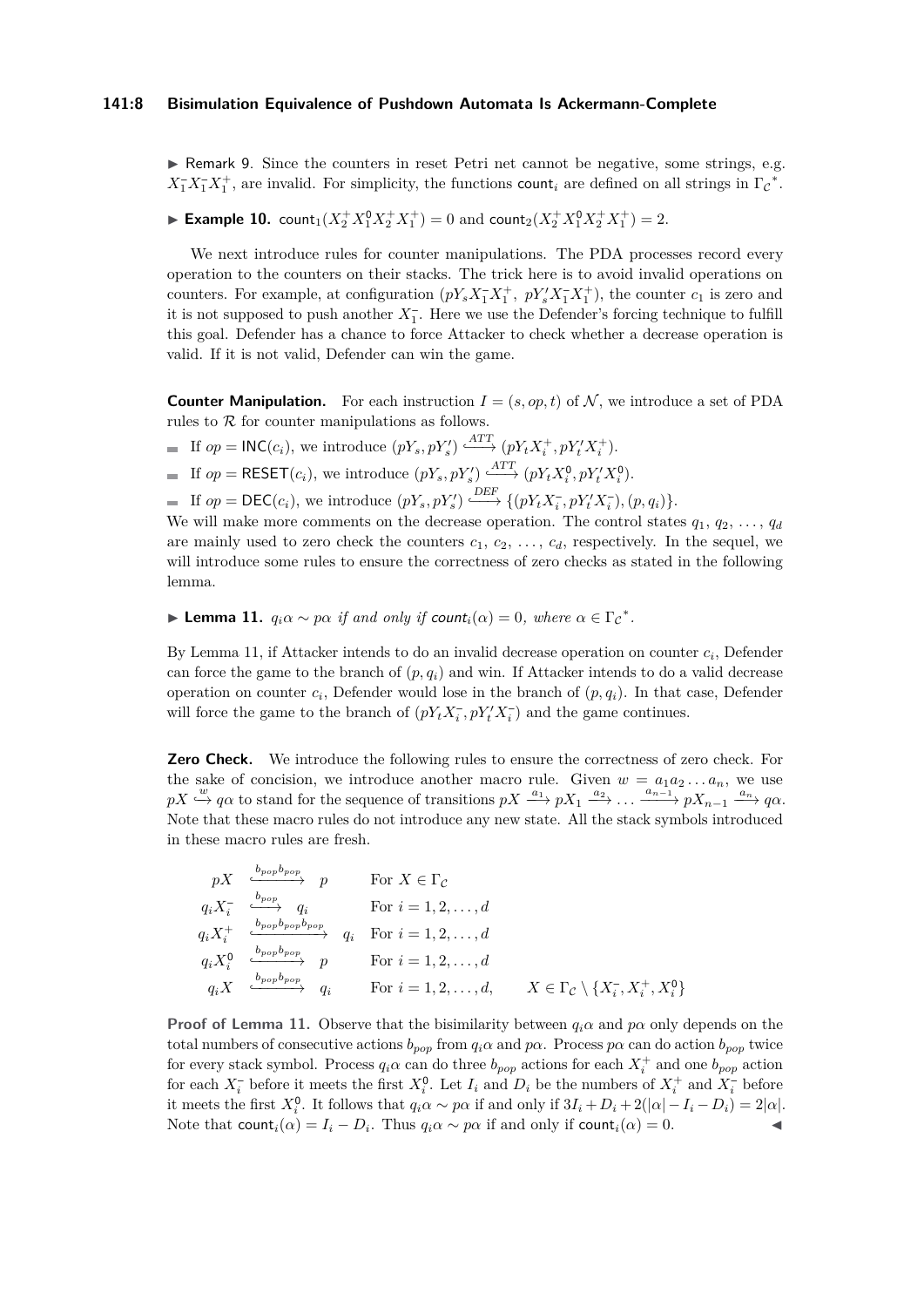#### **W. Zhang, Q. Yin, H. Long, and X. Xu 141:9**

 $\triangleright$  Remark 12. The implementation of counters and their zero check mechanism is the main technical difference of our reduction from the one for first-order grammars [\[9\]](#page-13-4). The reduction in [\[9\]](#page-13-4) compares the increasing and decreasing operations of a counter directly, by skipping non-relevant operations. As will be seen in Section [4,](#page-10-0) the ability to skip non-relevant operations also makes first-order grammars more powerful than PDA.

**Coverability Check.** When the game reaches  $(pY_{t_f}\alpha, pY'_{t_f}\alpha)$ , Attacker can initiate a coverability check. Then Defender will choose a counter  $c_i$  and check if  $\text{count}_i(\alpha) \geq m_i$ . To this end, we introduce  $d+1$  pairs of stack symbols  $(Z_1, Z'_1), \ldots, (Z_{d+1}, Z'_{d+1})$  for counter choice. For each  $1 \leq i \leq d$ , we introduce  $m_i + 1$  pairs of stack symbols  $(Z_{i,0}, Z'_{i,0}), \ldots, (Z_{i,m_i}, Z'_{i,m_i})$ for coverability check of counter *c<sup>i</sup>* .

**(1).** We first add rules to check coverability of a specific counter  $c_i$  ( $1 \leq i \leq d$ ). For the pair  $(pZ_{i,n}, pZ'_{i,n})$ , where  $0 \leq n \leq m_i$ , we introduce the following rules.

$$
= (pZ_{i,n}, pZ'_{i,n}) \xrightarrow{\text{DEF}} \{ (pZ_{i,n-1}X_i^-, pZ'_{i,n-1}X_i^-), (p,q_i) \};
$$
  

$$
= pZ_{i,0} \xrightarrow{f} p, \qquad pZ'_{i,0} \xrightarrow{b_{pop}} p.
$$

If count<sub>*i*</sub>( $\alpha$ )  $< m_i$ , then by Defender's forcing, Defender can push count<sub>*i*</sub>( $\alpha$ ) number of *X*<sup>-</sup><sub>*i*</sub></sup> to the stack and the game reaches  $(p\gamma\alpha, p_i\gamma\alpha)$ , where  $\gamma = (X_i^-)$ <sup>count<sub>*i*</sub>( $\alpha$ )</sub>. By Lemma [11,](#page-7-0)</sup> Defender wins. If count<sub>i</sub> $(\alpha) \geq m_i$ , Defender's best strategy would lead the game into a configuration  $(pZ_{i,0}\beta\alpha, pZ'_{i,0}\beta\alpha)$  where  $\beta = (X_i^-)^{m_i}$ . Attacker wins since  $pZ_{i,0}\beta\alpha$  admits a fresh action *f*, while  $pZ'_{i,0}\beta\alpha$  does not. As a result, we have the following lemma.

<span id="page-8-0"></span>► Lemma 13.  $pZ_{i,m_i}\alpha \sim pZ'_{i,m_i}\alpha$  *if and only if count<sub>i</sub>*( $\alpha$ )  $< m_i$ *, where*  $\alpha \in \Gamma^*$ *.* 

**(2).** We next introduce the following rules to help Defender pick a specific counter to perform coverability check.

= 
$$
(pY_{t_f}, pY'_{t_f}) \xrightarrow{\text{ATT}} (pZ_1, pZ'_1);
$$
  
\n=  $(pZ_i, pZ'_i) \xrightarrow{\text{DEF}} \{(pZ_{i,m_i}, pZ'_{t,m_i}), (pZ_{i+1}, pZ'_{i+1})\}$  for  $i = 1, 2, ..., d;$   
\n=  $pZ_{d+1} \xrightarrow{f} p$ ,  $pZ'_{d+1} \xrightarrow{b_{pop}} p$ .

Suppose that Attacker initiates a coverability check and the game reaches  $(pZ_1\alpha, pZ'_1\alpha)$ . Defender can choose a specific counter to verify by Defender's forcing. Indeed if  $count_i(\alpha)$  < *m<sub>i</sub>* for some  $1 \leq i \leq d$ , Defender can force the game to  $(pZ_{i,m_i}\alpha, pZ'_{i,m_i}\alpha)$ . By Lemma [13,](#page-8-0) Defender wins. If  $count_i(\alpha) \geq m_i$  for all  $1 \leq i \leq d$ , then Defender's best strategy is leading the game to configuration  $(pZ_{d+1}\alpha, pZ'_{d+1}\alpha)$ . Attacker wins via a fresh action *f*.

<span id="page-8-1"></span>▶ **Proposition 14.** *The coverability problem of RPN (with d counters) can be reduced to the complement of the bisimilarity problem for PDA (with*  $d+1$  *states) in exponential time.* 

**Proof.** We construct the reduction as described in the section and prove the property  $(\star)$ .  $(\Rightarrow)$ . If  $(t_f, m_1, \ldots, m_d)$  is coverable from  $(t_s, n_1, \ldots, n_d)$ , then there exists a configuration

 $(t_f, m'_1, \ldots, m'_d) \ge (t_f, m_1, \ldots, m_d)$ , which is reachable from  $(t_s, n_1, \ldots, n_d)$ . We describe a winning strategy for Attacker. Attacker simply follows the path from  $(t_s, n_1, \ldots, n_d)$  to  $(t_f, m'_1, \ldots, m'_d)$ . Since every decrease operation is valid, Defender will not ask for zero checks. The bisimulation game will reach  $(pY_t, \alpha, pY'_{tf} \alpha)$  such that  $count_i(\alpha) = m'_i$  for each  $i \in \{1, 2, \ldots, d\}$ . Attacker starts a coverability check and wins the game.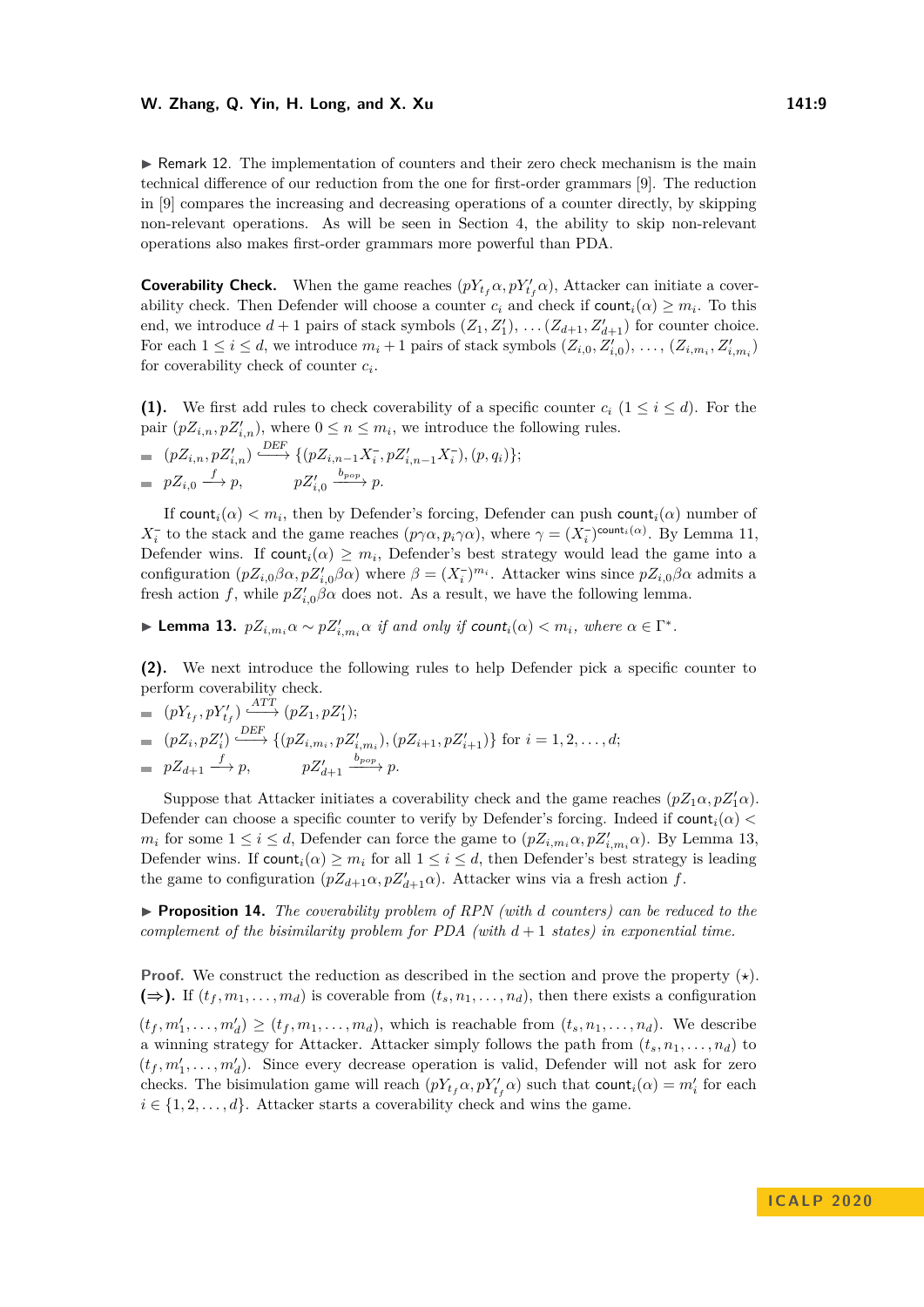#### **141:10 Bisimulation Equivalence of Pushdown Automata Is Ackermann-Complete**

 $(\Leftarrow)$ . If  $(t_f, m_1, \ldots, m_d)$  is not coverable from  $(t_s, n_1, \ldots, n_d)$ , we describe a winning strategy for Defender. Defender just follows what Attacker does and asks for zero check if Attacker tries to decrease a zero counter. Whenever the game reaches  $(pY_{t_f}\beta, pY'_{t_f}\beta)$  for some  $\beta \in \Gamma^*$ , there exists some  $i \in \{1, 2, \ldots, d\}$ , count $i(\beta) < m_i$ . If Attacker asks for a coverability check, then Defender can choose to verify the value of counter  $c_i$ . By Lemma [13,](#page-8-0) Defender wins. If Attacker never initiates a coverability check, Defender also wins as it will never get stuck.

By Theorem [7](#page-5-2) and Proposition [14,](#page-8-1) we have our main result Theorem [4.](#page-3-0) Observe that it is safe to introduce rules  $pY_s \xrightarrow{b_{pop}} p$  and  $pY'_s \xrightarrow{b_{pop}} p$  for every  $s \in S$  since these transitions will never be chosen by Attacker (or Attacker loses immediately). As a result, the PDA  $\mathcal A$  is normed and our lower bound can be generalized to the normed case.

I **Corollary 15.** *The bisimilarity problem of normed PDA is* Ackermann*-complete and is*  $\mathbf{F}_{d-1}$ -hard if the number of control states is  $d \geq 4$ .

# <span id="page-9-0"></span>**3.3 A Polynomial Time Reduction**

Although an elementary reduction suffices for our purpose, we show that the exponential time reduction can be actually revised to be polynomial. There are two exponential factors in the reduction presented in Section [3.2:](#page-5-0) (i) the size of the initial configuration of the bisimulation game can be exponentially large; and (ii) the number of rules for coverability check can be exponentially many. We eliminate both by incorporating a binary representation of counters.

**Counter Binary Encoding.** Let *m* be the maximal number occurs in the initial and final configuration of  $N$ , and  $k$  the smallest number such that  $2^k \geq m$ . For every counter  $c_i$ , we introduce two new stack symbols  $X_{i,j}^+$  and  $X_{i,j}^-$  for each  $j \in \{0,1,\ldots,k\}$ . Intuitively,  $X_{i,j}^+$  (resp.  $X_{i,j}^-$ ) represents  $2^j$  increasing (resp. decreasing) operations on counter  $c_i$ . Stack symbol  $X_i^0$  is still used to represent operation RESET( $c_i$ ). We then replace the initial game configuration by this binary representation. The function count*<sup>i</sup>* can also be revised easily by taking the binary representation into account. We omit the details.

**Example 16.** An initial RPN configuration  $\sigma_1 = (s, 6, 3)$  can be encoded by a game configuration  $(pY_sX_{1,2}^+X_{1,1}^+X_{2,1}^+X_{2,0}^+, pY_s'X_{1,2}^+X_{1,1}^+X_{2,1}^+X_{2,0}^+).$ 

We next revise the rules to make zero check and coverability check work.

**Zero Check.** We introduce new rules for  $X_{i,j}^+$  and  $X_{i,j}^-$  for zero check, where  $0 \leq j \leq k$ .  $pX^+_{i,j}$  $pX_{i,j-1}^+$  *pX*<sup>+</sup><sub>*i,*0</sub></sub>, *pX*<sup>+</sup><sub>*i,0*</sub> *bpopbpop ,*−−−−−→ *p*;  $pX_{i,j}^$  $pX_{i,j-1}^{-} \ldots X_{i,0}^{-}$ ,  $pX_{i,0}^{-}$ *bpopbpop ,*−−−−−→ *p*;  $q_i X^+_{i,j}$  $\xrightarrow{b_{pop}b_{pop}b_{pop}} q_i X^+_{i,j-1} \ldots X^+_{i,0}, \qquad q_i X^+_{i,0}$  $\xrightarrow{b_{pop}b_{pop}b_{pop}} q_i$  $q_i X_{i,j}^ \xrightarrow{b_{pop}} q_i X_{i,j-1}^- \ldots X_{i,0}^-$ ,  $q_i X_{i,0}^{-}$  $\stackrel{b_{pop}}{\longrightarrow} q_i;$ 

Note that besides the rules introduced above, we keep the rule  $q_i X_i^0$ *bpopbpop ,*−−−−−→ *p* for  $i \in \{1, \ldots, d\}$ . Lemma [11](#page-7-0) is still valid and can be proved along the same line.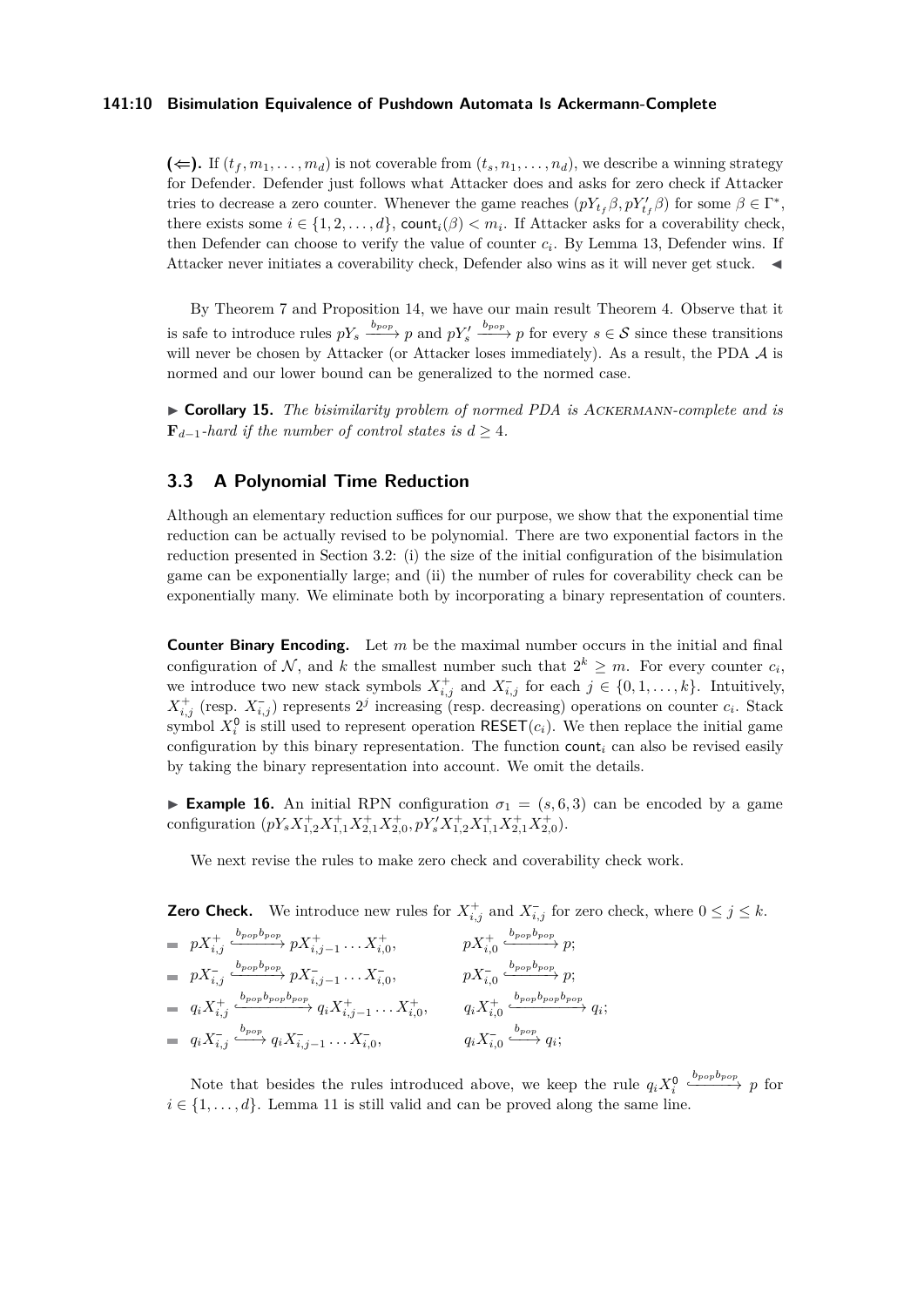**Coverability Check.** Let  $m_i$  be the value of  $c_i$  in the final configuration  $\sigma_2$  and  $k_i$  be the least number such that  $2^{k_i} - 1 \ge m_i$ . We replace the rules for  $(pZ_{i,j}, pZ'_{i,j})$   $(0 \le j \le m_i)$  by  $(pZ_{i,m_i}, pZ'_{i,m_i}) \xrightarrow{\text{ATT}} (pW_{i,0}\beta, pW'_{i,0}\beta), \qquad (pW_{i,k_i}, pW'_{i,k_i}) \xrightarrow{\text{ATT}} (p,q_i);$  $(pW_{i,j}, pW'_{i,j}) \xrightarrow{\text{DEF}} \{ (pW_{i,j+1}X_{i,j}^-, pW'_{i,j+1}X_{i,j}^-,)(pW_{i,j+1}, pW'_{i,j+1})\}$  $(0 \leq j < k_i)$ Here  $W_{i,0}, \ldots, W_{i,k_i}$  are new stack symbols for coverability check and  $\beta$  consists of the binary stack symbols introduced above such that  $count_i(\beta) = 2^{k_i} - m_i$ .

We show that Lemma [13](#page-8-0) still holds. Consider the bisimulation game for  $(pZ_{i,m_i}\alpha, pZ'_{i,m_i}\alpha)$ . Intuitively, the coverability check starts with increasing counter  $c_i$  with  $2^{k_i} - m_i$ . After that, Defender decreases  $c_i$  by a combination of  $k_i$  choices and the game reaches a configuration  $(p\gamma\alpha, q_i\gamma\alpha)$ . If count<sub>*i*</sub>( $\alpha$ )  $< m_i$ , Defender can pick  $\gamma$  such that count<sub>*i*</sub>( $\gamma\alpha$ ) = 0. By Lemma [11,](#page-7-0) Defender wins. If  $count_i(\alpha) \geq m_i$ , then  $count_i(\alpha) + (2^{k_i} - m_i) - (2^{k_i} - 1) > 0$ . The counter *c<sup>i</sup>* can never be decreased to zero and Attacker wins.

#### <span id="page-10-0"></span>**4 Relative Expressiveness of PDA**

First-order grammars have close relationship with pushdown automata [\[7,](#page-13-15) [9,](#page-13-4) [10\]](#page-13-6), as they are equivalent to PDA with deterministic and popping *ε*-rules. More specifically, any process *T* definable in a first-order grammar can be encoded into a PDA process *P* with deterministic and popping  $\varepsilon$ -rules, and vice versa. The processes *T* and *P* are weakly bisimilar. In the real-time case, i.e, when no  $\epsilon$ -rules is allowed, FOG have strictly richer behaviours than PDA. This can be proved by considering the transition graph of real-time PDA and PDA with deterministic  $\varepsilon$ -rules (see, e.g., [\[3\]](#page-12-4), Proposition 5.8).

Nevertheless, to build better intuition for this result and also demonstrate why the original reduction in [\[9\]](#page-13-4) cannot be directly applied to real-time PDA, we give another proof in this section to show that FOG are strictly stronger than PDA, as far as bisimilarity is considered.

To avoid introducing the definition of FOG, we construct a special PDA with deterministic and popping *ε*-rules and show that it can define a process which cannot be bisimulated by any real-time PDA process. The special PDA  $A$  contains the following rules:

$$
pX_0 \xrightarrow{a} pX, \quad pX \xrightarrow{a} pXX, \quad pX \xrightarrow{b} pYX, \quad pY \xrightarrow{b} pYY;
$$
  
\n
$$
pY \xrightarrow{c} p_1Y, \quad pY \xrightarrow{d} p_2Y;
$$
  
\n
$$
p_1Y \xrightarrow{\varepsilon} p_1, \quad p_1X \xrightarrow{a} p_1, \quad p_2Y \xrightarrow{b} p_2, \quad p_2X \xrightarrow{\varepsilon} p_2.
$$

Observe that  $pX_0$  can do actions  $a^m b^n$  and record *m* and *n* by pushing  $Y^m X^n$  into stack. The popping *ε*-rules enable the process to recover the information of *m* or *n* immediately (via doing actions  $a^m$  after *c* or actions  $b^n$  after *d*). We will show that such  $\varepsilon$ -rules are necessary in the sense that no real-time PDA is weakly bisimilar to  $A$ . Intuitively, any real-time PDA process, after executing actions  $a^m b^n$ , cannot access both the information of *m* and *n* on the stack without undesired interference. The necessity of *ε*-rules is also the basic reason why the reduction in the hardness proof for first-order grammars [\[9\]](#page-13-4) fails for real-time PDA.

#### <span id="page-10-1"></span>▶ **Proposition 17.** *For any real-time PDA process*  $O$ *,*  $O \not\approx pX_0$ *.*

A direct consequence is that first-order grammars are strictly stronger that PDA. Indeed, following the transformation in [\[10\]](#page-13-6), one can construct a process *T* in a first-order grammar such that (i)  $T \approx pX_0$  and (ii) *T* has no  $\varepsilon$  transitions (the  $\varepsilon$  transitions are absorbed in FOG during transformation). As a result *T* cannot be related to any PDA process by bisimilarity.

I **Corollary 18.** *There exists a process T definable by a first-order grammar, such that for any real-time PDA process*  $O, O \not\sim T$ *.*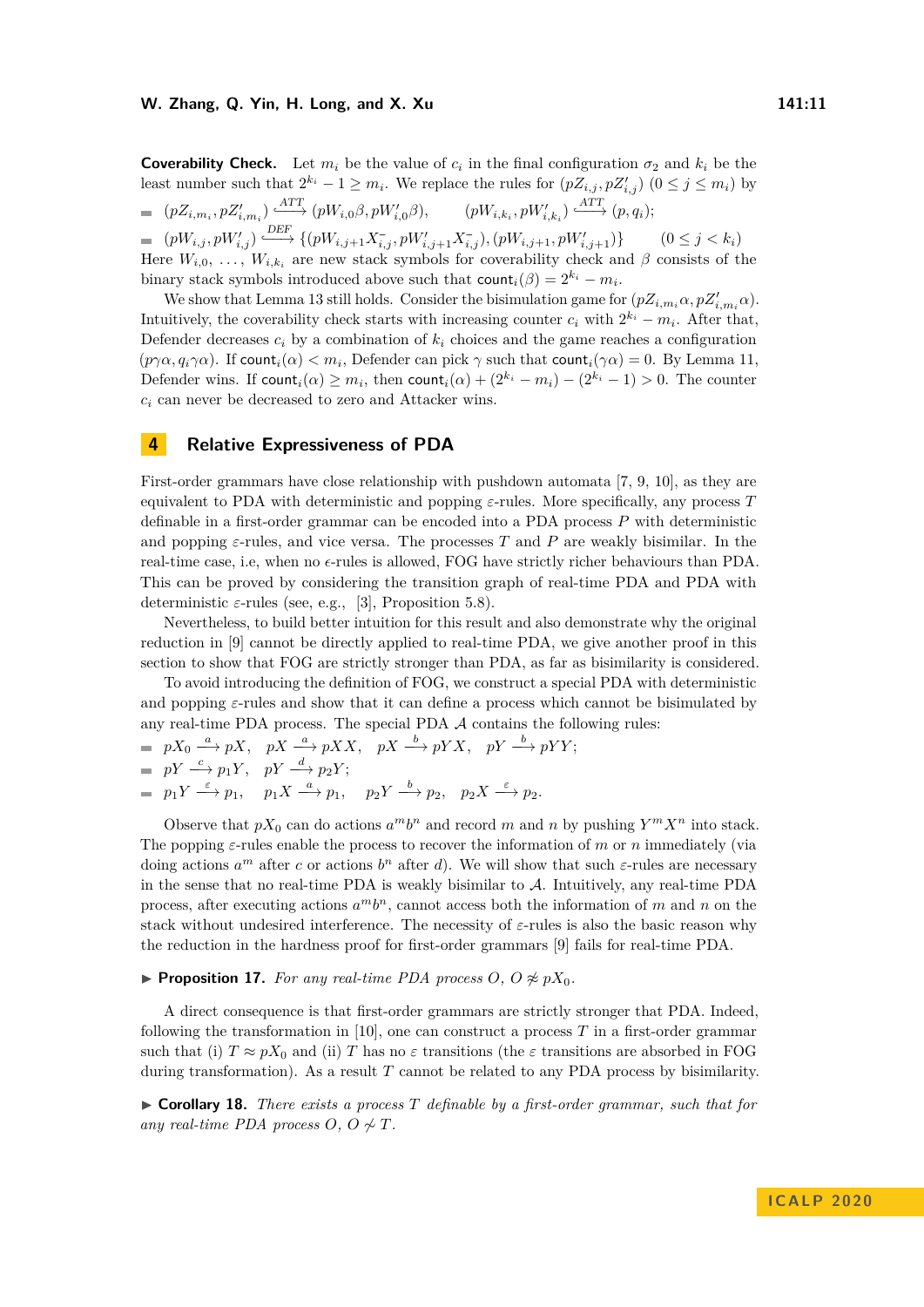#### **141:12 Bisimulation Equivalence of Pushdown Automata Is Ackermann-Complete**

We prove Proposition [17](#page-10-1) in the rest of this section. To do that, we need a useful pumping property of pushdown automata. We say a transition sequence  $\xi : P_0 \xrightarrow{a_1} P_1 \xrightarrow{a_2} \ldots \xrightarrow{a_k} P_k$ is *non-sinking* if  $|P_i| \geq |P_0|$  for  $1 \leq i \leq k$ . Moreover,  $\xi$  is *pumpable* if (i)  $\xi$  is *non-sinking* and (ii)  $P_0 = pZ\alpha$  and  $P_k = pZ\beta\alpha$  for some  $p \in \mathcal{Q}, Z \in \Gamma, \alpha \in \Gamma^*$ , and  $\beta \in \Gamma^+$ .

<span id="page-11-0"></span>**I Lemma 19.** Suppose that  $P_0$  is a PDA process defined in  $A = (Q, \Gamma, \Sigma, \mathcal{R})$  and it holds that  $|\alpha| \leq 2$  *for each*  $(p, X, a, q, \alpha) \in \mathcal{R}$ *. If there exists a transition sequence*  $\xi : P_0 \xrightarrow{a_1} P_1 \xrightarrow{a_2} P_1$  $\ldots \xrightarrow{a_n} P_n$  such that (i)  $n \geq |P_0| \cdot (|Q||\Gamma| + 1)^{|Q||\Gamma| + 1}$  and (ii)  $P_i \nsim P_j$  ( $\forall i \neq j, 0 \leq i, j \leq n$ ), *then ξ contains a pumpable transition subsequence.*

**Proof.** Let  $\xi'$  :  $Q_0 \xrightarrow{b_1} Q_1 \xrightarrow{b_2} \ldots \xrightarrow{b_m} Q_m$  be a *non-sinking* transition sequence such that  $Q_i \nsim Q_j$  ( $\forall i \neq j$ ). Denote by type( $\xi'$ ) the set of different pairs of state and top stack symbol that occur in  $\xi'$ . More specifically, type( $\xi'$ )  $\stackrel{\text{def}}{=} \{(q, Z) : \text{ there is a process } qZ\beta \text{ in } \xi'\}.$  It is sufficient to prove the following property:

if  $m \geq (|\text{type}(\xi')| + 1)^{|\text{type}(\xi')| + 1}$ , then  $\xi'$  contains a pumpable transition subsequence.  $(\star \star)$ 

Our lemma is established by observing that  $\xi$  contains a non-sinking subsequence  $\xi'$  of length at least  $(|Q||\Gamma|+1)^{|Q||\Gamma|+1}$ . Suppose otherwise, then in less than  $|P_0| \cdot (|Q||\Gamma|+1)^{|Q||\Gamma|+1}$ steps  $P_0$  will reach a process  $p' \in \mathcal{Q}$ . This contradicts with our assumption (i).

We next prove  $(\star \star)$  by induction on  $|\text{type}(\xi')|$ .

- $|\text{type}(\xi')|=1$ . It is trivial since  $\xi'$  is pumpable.
- $|\text{type}(\xi')| = k+1$ . By assumption,  $\xi'$  is of length at least  $(k+2)^{k+2}$ . Since  $\xi'$  is non-sinking and any two processes in  $\xi'$  are not equal, there are no more than  $k$  other processes of the size  $|Q_0|$ . By removing these (shortest) processes, we get at most  $k+1$  transition subsequences. There must be a sequence (denoted as  $\xi''$ ) of length at least  $(k+1)^{k+1}$ . By assumption of  $A$ , the stack height will increase at most by one in a transition. It follows that  $\xi''$  is non-sinking. Let  $Q_0 = qZ\alpha$ . If  $(q, Z) \in \text{type}(\xi'')$ , say  $Q_j = qZ\beta\alpha$ , then  $Q_0 \xrightarrow{b_1} \ldots \xrightarrow{b_j} Q_j$  is pumpable. Otherwise  $|\text{type}(\xi'')| = k$ . By induction hypothesis,  $\xi''$ contains a pumpable transition subsequence.  $\blacktriangleleft$

We are ready to prove Proposition [17.](#page-10-1)

**Proof of Proposition [17.](#page-10-1)** Suppose otherwise and let *O* be a process of a real-time PDA  $\mathcal{B} = (Q, \Gamma, \Sigma, \mathcal{R})$  and  $O \approx pX_0$ . W.l.o.g., we assume that  $|\alpha| \leq 2$  for each  $(p, X, q, \alpha) \in \mathcal{R}$ . Let  $N = |Q||\Gamma| + 1$  and  $m > 1$ . Consider the following transition sequence of  $pX_0$ 

$$
pX_0 \xrightarrow{a^m} pX^m \xrightarrow{b} pYX^m \xrightarrow{b} \dots \xrightarrow{b} pY^nX^m. \tag{2}
$$

Since  $O \approx pX_0$  and *O* is real-time, there exists  $O_{m,i}$   $(0 \le i \le n)$  such that

$$
O \xrightarrow{a^m} O_{m,0} \xrightarrow{b} O_{m,1} \xrightarrow{b} \dots \xrightarrow{b} O_{m,n} \tag{3}
$$

and  $O_{m,i} \approx pY^iX^m$  for  $0 \leq i \leq n$ . Observe that  $pY^iX^m \not\approx pY^jX^m$  ( $\forall i \neq j$ ). Hence  $O_{m,i} \nsim O_{m,j}$  ( $\forall i \neq j$ ). Let  $n = |O_{m,0}|N^N$ . By Lemma [19,](#page-11-0) we can find  $q \in \mathcal{Q}$  and  $Z \in \Gamma$ such that

- (i)  $qZ\alpha = O_{m,s}$  and  $qZ\beta\alpha = O_{m,t}$  for some  $0 \le s < t \le n$ ,  $\alpha \in \Gamma^*$  and  $\beta \in \Gamma^+$ ; and
- (ii) the transition subsequence of  $O_{m,s} \xrightarrow{b} O_{m,s+1} \xrightarrow{b} \ldots \xrightarrow{b} O_{m,t}$  is pumpable.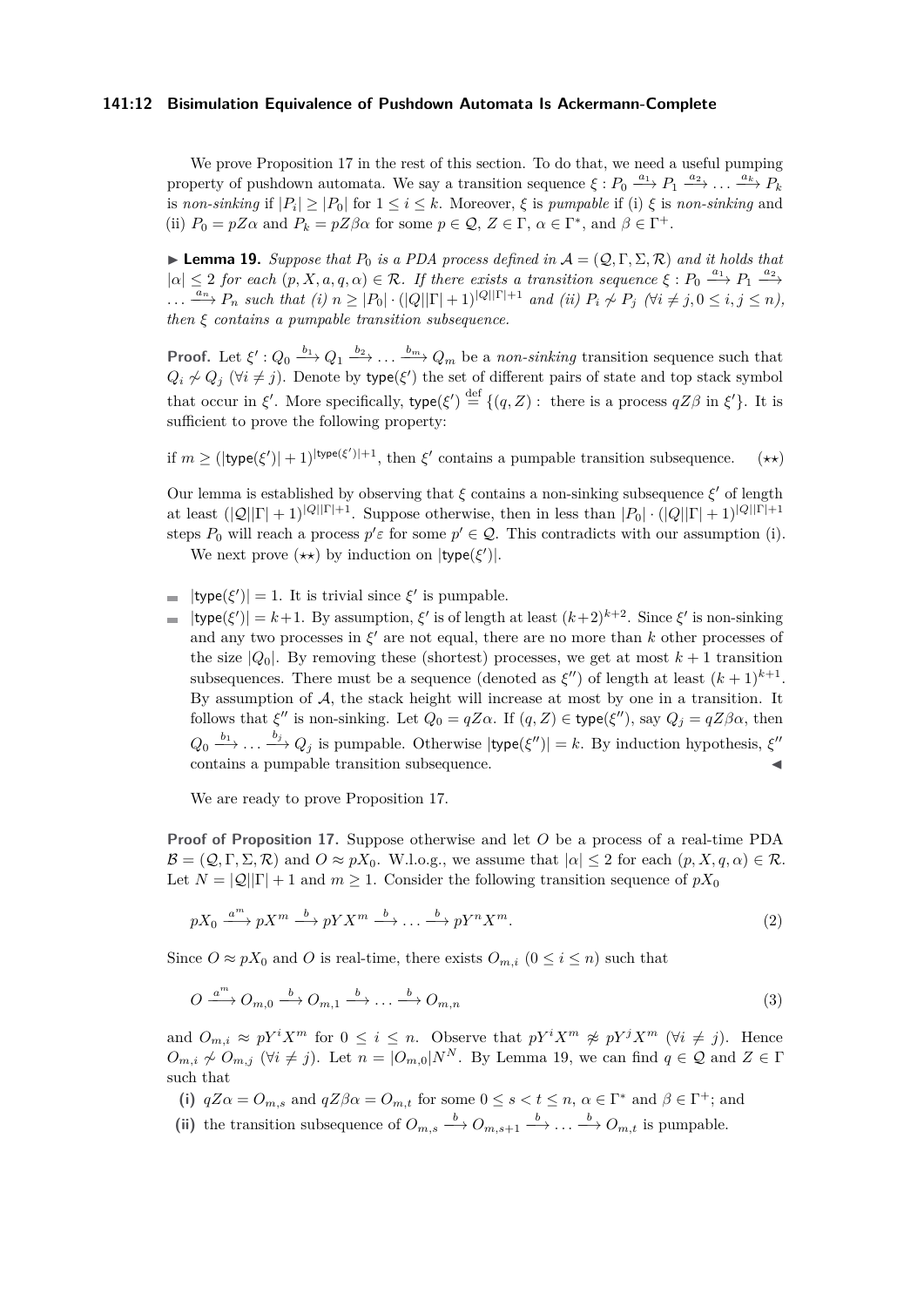Let  $k = t - s$ , we can repeat the pumpable transition sequence as many times as we want

<span id="page-12-7"></span><span id="page-12-6"></span>
$$
qZ\alpha \xrightarrow{b^k} qZ\beta\alpha \xrightarrow{b^k} qZ\beta\beta\alpha \xrightarrow{b^k} \dots \tag{4}
$$

As  $qZ\alpha = O_{m,s} \approx pY^sX^m$ , the above sequence must be simulated by

$$
pY^{s}X^{m} \xrightarrow{b^{k}} pY^{s+k}X^{m} \xrightarrow{b^{k}} pY^{s+2k}X^{m} \xrightarrow{b^{k}} \dots
$$
\n
$$
(5)
$$

such that  $qZ\beta^i\alpha \approx pY^{s+ki}X^m$  for  $i > 0$ .

For different *m*, we can have different transition sequences [\(4\)](#page-12-6) and [\(5\)](#page-12-7), possibly with different  $s > 0$ ,  $k > 0$ ,  $q \in \mathcal{Q}$ ,  $Z \in \Gamma$ ,  $\alpha \in \Gamma^*$  and  $\beta \in \Gamma^+$ . By the pigeonhole principle, there are two different numbers  $1 \leq m_1 < m_2 \leq N$  so that q and Z are the same in transition sequence [\(4\)](#page-12-6). Assume w.l.o.g. that  $qZ\alpha_1 = O_{m_1,s_1} \approx pY^{s_1}X^{m_1}$ ,  $qZ\alpha_2 = O_{m_2,s_2} \approx$  $pY^{s_2}X^{m_2}$  and  $qZ \stackrel{b^{k_1}}{\longrightarrow} qZ\beta_1$  for some  $s_1, s_2, k_1 > 0$ ,  $\alpha_1, \alpha_2 \in \Gamma^*$  and  $\beta_1 \in \Gamma^+$ . The actions  $O_{m_1,s_1} \xrightarrow{b^{k_1\cdot N}} qZ\beta_1^N\alpha_1$  must be simulated by  $pY^{s_1}X^{m_1} \xrightarrow{b^{k_1\cdot N}} pY^{s_1+k_1\cdot N}X^{m_1}$ . Similarly  $O_{m_2,s_2} \xrightarrow{b^{k_1\cdot N}} qZ\beta_1^N\alpha_2$  must be simulated by  $pY^{s_2}X^{m_2} \xrightarrow{b^{k_1\cdot N}} pY^{s_2+k_1\cdot N}X^{m_2}$ . We also have that  $pY^{s_1+k_1\cdot N}X^{m_1} \approx qZ\beta_1^N\alpha_1$  and  $pY^{s_2+k_1\cdot N}X^{m_2} \approx qZ\beta_1^N\alpha_2$ .

Consider the following transition sequence of  $pY^{s_2+k_1\cdot N}X^m$ 

$$
pY^{s_2+k_1\cdot N}X^{m_2} \xrightarrow{c} p_1Y^{s_2+k_1\cdot N}X^{m_2} \xrightarrow{\varepsilon} p_1X^{m_2} \xrightarrow{a^{m_1+1}} p_1X^{m_2-m_1-1}.\tag{6}
$$

It can be matched by  $qZ\beta_1^N\alpha_2 \xrightarrow{ca^{m+1}} P_1$  for some  $P_1$ . Since  $qZ\beta_1^N\alpha_2$  is real-time and  $N \geq m_1 + 1$ , the actions  $ca^{m_1+1}$  from  $qZ\beta_1^N\alpha_2$  only depend on  $qZ\beta_1^N$ . Thus  $qZ\beta_1^N\alpha_1 \xrightarrow{ca^{m_1+1}}$ *Q* for some *Q*. This contradicts with  $qZ\beta_1^N\alpha_1 \approx pY^{s_1+k_1\cdot N}X^{m_1}$ , since after transition  $pY^{s_1+k_1\cdot N}X^{m_1} \longrightarrow p_1Y^{s_1+k_1\cdot N}X^{m_1}$ , the longest non-*ε* action sequence is  $a^{m_1}$  $\mathbf{I}$   $\mathbf{I}$   $\mathbf{I}$ 

## <span id="page-12-5"></span>**5 Conclusion**

In this paper, we show that the bisimilarity of PDA is Ackermann-hard. Combining with the result in [\[10\]](#page-13-6), we can conclude that the bisimilarity of PDA is Ackermann-complete. The result can be generalized to normed PDA. Besides, we give another proof on that the so-called real-time pushdown processes are strictly weaker than first-order grammars. Our work answers the question proposed by Jančar and Schmitz in [\[10\]](#page-13-6).

When the number of control states of PDA is fixed as  $d \geq 4$ , bisimilarity is  $\mathbf{F}_{d-1}$ -hard. An obvious open problem is to close the complexity gap with the  $\mathbf{F}_{d+4}$  upper bound in [\[10\]](#page-13-6).

#### **References**

- <span id="page-12-0"></span>**1** Jos CM Baeten, Jan A Bergstra, and Jan Willem Klop. Decidability of bisimulation equivalence for process generating context-free languages. *Journal of the ACM*, 40(3):653–682, 1993. [doi:10.1145/174130.174141](https://doi.org/10.1145/174130.174141).
- <span id="page-12-3"></span>**2** Michael Benedikt, Stefan Göller, Stefan Kiefer, and Andrzej S Murawski. Bisimilarity of pushdown automata is nonelementary. In *Proc. LICS '13*, pages 488–498. IEEE, 2013. [doi:10.1109/LICS.2013.55](https://doi.org/10.1109/LICS.2013.55).

<span id="page-12-1"></span>**5** Seymour Ginsburg and Sheila Greibach. Deterministic context free languages. *Information and Control*, 9(6):620–648, 1966. [doi:10.1016/S0019-9958\(66\)80019-0](https://doi.org/10.1016/S0019-9958(66)80019-0).

<span id="page-12-4"></span>**<sup>3</sup>** Didier Caucal. Bisimulation of context-free grammars and of pushdown automata. *Modal Logic and Process Algebra*, 53:85–106, 1995.

<span id="page-12-2"></span>**<sup>4</sup>** Bruno Courcelle. Recursive applicative program schemes. In *Formal Models and Semantics*, pages 459–492. Elsevier, 1990. [doi:10.1016/B978-0-444-88074-1.50014-7](https://doi.org/10.1016/B978-0-444-88074-1.50014-7).